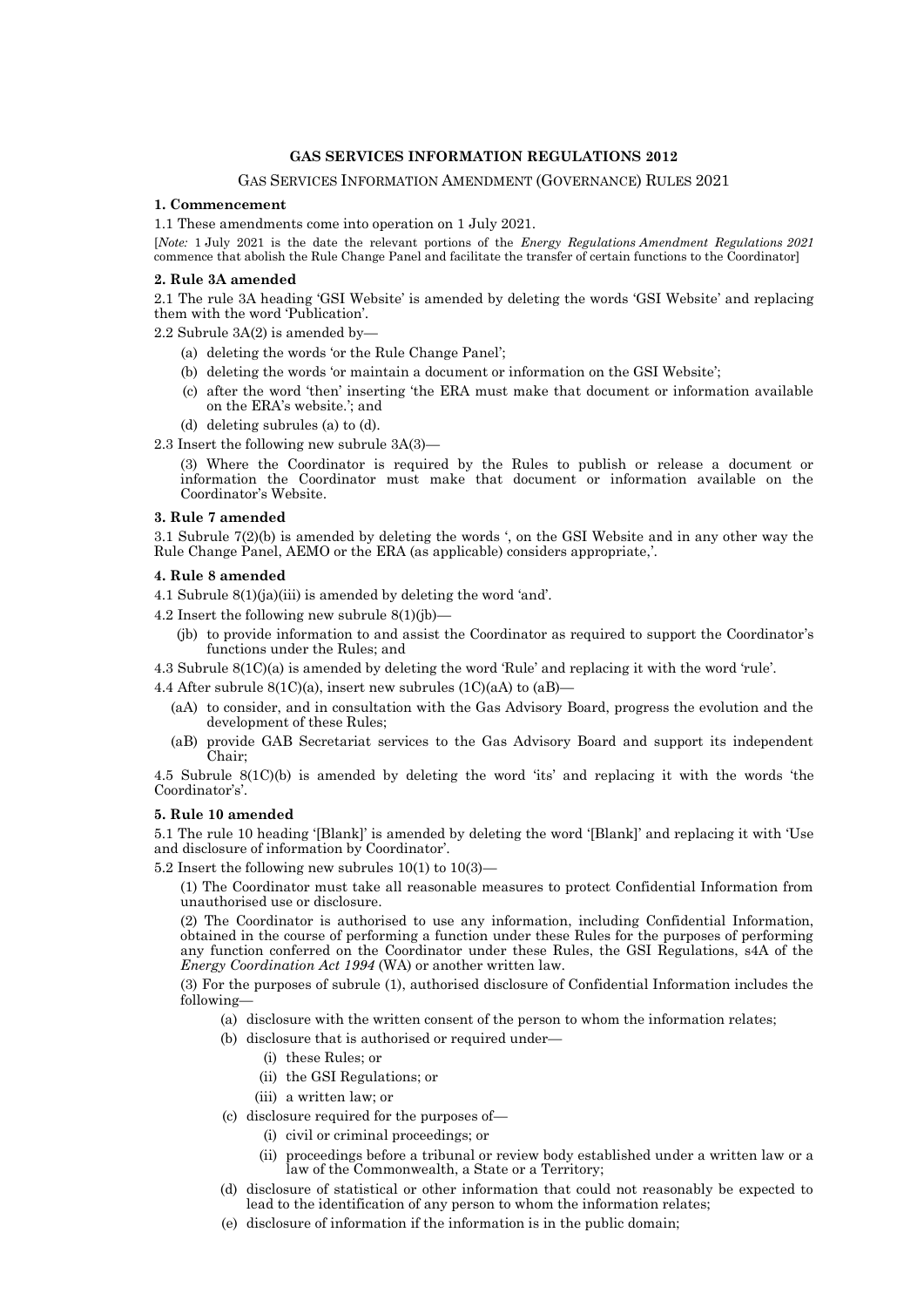- (f) disclosure of information to the Minister responsible for administering the GSI Act; and
- (g) disclosure on a confidential basis to advisers, consultants or contractors in the course of, or to facilitate, the Coordinator performing a function.

# **6. Rule 11 amended**

6.1 Subrule 11(2)(b) is amended by, after the words 'Procedures;', inserting 'and'.

6.2 After subrule  $11(2)(b)$ , insert new subrule  $(2)(ba)$ —

(ba) the Coordinator regarding matters concerning, and the Coordinator's plans for, the evolution or the development of these Rules.

6.3 Subrule 11(3) is amended by deleting the words 'the Panel Regulations' and replacing them with 'these Rules'.

6.4 Insert new subrules  $11(4)$  and  $11(5)$ —

(4) Subject to subrule (5), the Gas Advisory Board must endeavour to provide a consensus position and note any dissenting views when providing advice to the Coordinator.

(5) If, after allowing a reasonable time for discussion, the Chair of the Gas Advisory Board determines that a consensus position either will not be achieved, or is unlikely to be achieved within a time which is reasonable in the circumstances, then the Chair must provide advice to the Coordinator which reflects any majority view and which includes or is accompanied by the dissenting views.

# **7. Rule 12 amended**

7.1 Subrule  $12(1)(a)$  is amended by-

- (a) deleting the words 'a chairperson' and replacing them with 'an independent Chair';
- (b) deleting the words 'chairperson of the Rule Change Panel' and replacing them with 'Minister in accordance with subrule (3)'.

7.2 Subrule 12(1)(c) is amended by deleting the words 'one person' and replacing them with 'up to two independent persons'.

7.3 Subrule  $12(1)(d)$  is amended by-

- (a) before the words 'the Coordinator' , inserting 'a representative of'; and
- (b) deleting the words 'of Energy'.

7.4 Subrule 12(1)(e) is amended by deleting the words 'such persons to include' and replacing them with 'including'.

7.5 Insert the following new subrules  $(12)(3)$  to  $(12)(9)$ —

(3) The Minister must appoint an independent Chair of the Gas Advisory Board, who in the opinion of the Minister—

- (a) is free from any business or other relationship that could materially interfere with the independent exercise of the Chair's judgment; and
- (b) has the skills and experience necessary to carry out the responsibilities and functions of the Chair of the Gas Advisory Board.

(4) Each independent Chair of the Gas Advisory Board will be appointed for a term of three years, with the possibility of one three-year extension and is not eligible for reappointment for a period of 3 years, except on an interim basis under subrule (6).

(5) The Minister may remove an independent Chair of the Gas Advisory Board at any time in the following circumstances—

- (a) the person becomes an undischarged bankrupt; or
- (b) the person becomes of unsound mind or his or her estate is liable to be dealt with in any way under law relating to mental health; or
- (c) an event specified in the independent Chair terms of engagement; or
- (d) in the Minister's opinion the person no longer adequately meets the criteria in subrule (3).

(6) The Minister may appoint an interim Chair of the Gas Advisory Board in the event that the independent Chair becomes temporarily unavailable or the position is otherwise vacant for any reason. The interim Chair may be appointed for an initial term of up to six months and may be reappointed for further six months. The interim Chair must meet, so far as is practicable, the criteria in subrule (3).

(7) The Coordinator may appoint an interim member representing small-use consumers if both positions under subrule (1)(c) are vacant for any reason.

(8) The same organisation cannot be represented by more than one member on the Gas Advisory Board simultaneously.

(9) The Coordinator or the Chair of the Gas Advisory Board may invite a person to attend Gas Advisory Board meetings as an observer, either for a specified meeting or meetings or until further notice.

#### **8. Rule 13 amended**

8.1 Subrule 13(1) is amended by inserting after 'Constitution', ', and in consultation with the independent Chair'.

8.2 Insert new subrule 13(1A)—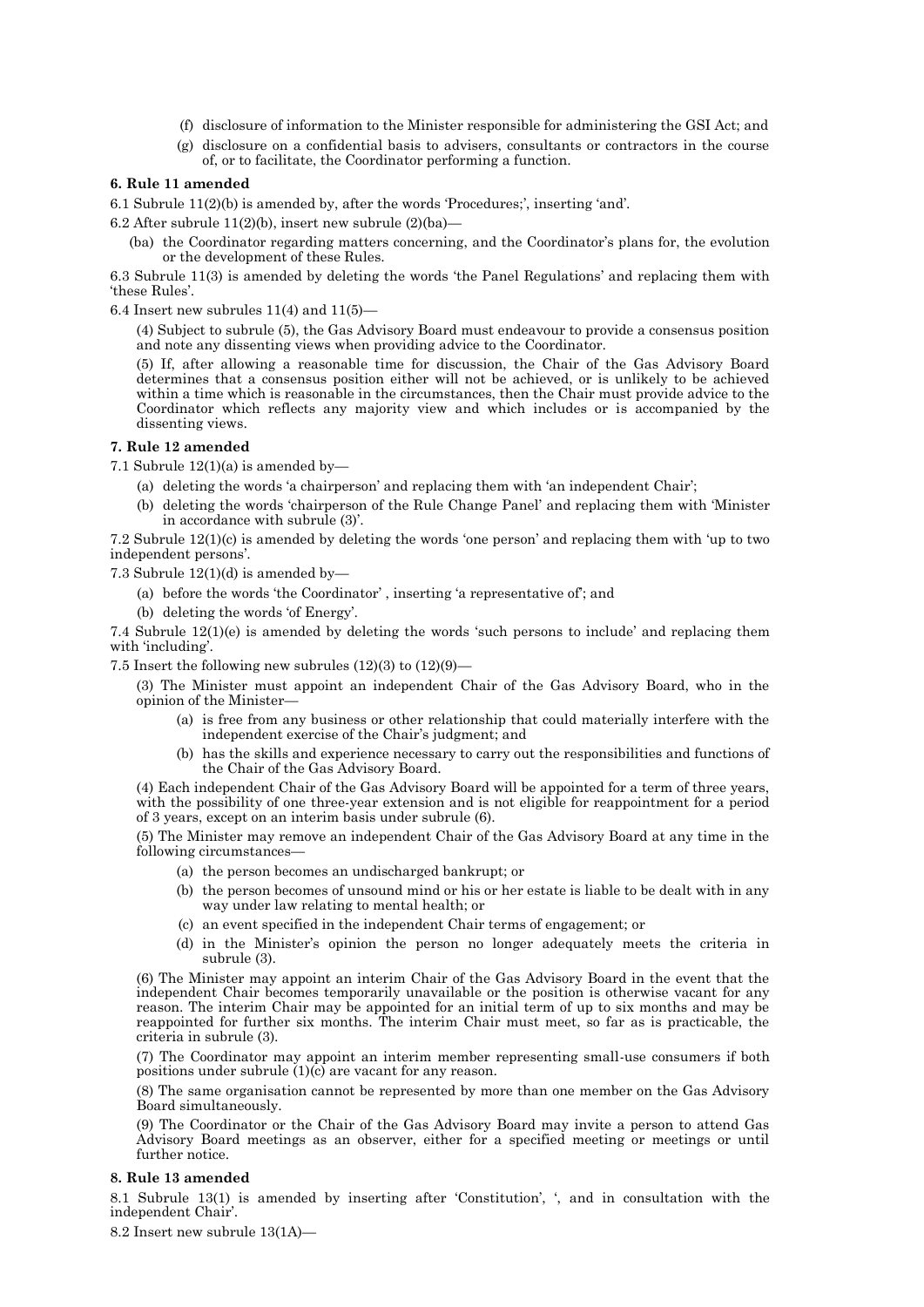- $(1)$  A candidate for appointment under rule  $12(1)$ (b) may be proposed to the Coordinator by AEMO.
- 8.3 Subrule 13(2) is amended by—
	- (a) after the words 'must consult with', inserting 'the independent Chair'; and
	- (b) before the words 'take nominations from', inserting '(except in the case of candidates for appointment under rule 12(1)(b), to whom subrule 13(1A) applies)'.
- 8.4 Subrule 13(3) is amended by—
	- (a) deleting the word 'annually'; and
	- (b) after the words 'Gas Advisory Board', inserting 'every two years in consultation with the independent Chair'.

8.5 Subrule 13(4)(d) is amended by, after the words 'no longer', inserting 'adequately'.

# **9. Rule 15 amended**

9.1 Subrule 15(1) is amended by deleting the words ', in accordance with the Panel Regulations'.

9.2 Subrule 15(2) is amended by deleting the words 'Rule Change Panel, through the RCP Secretariat,' and replacing them with 'independent Chair of the Gas Advisory Board'.

9.3 Subrule 15(2)(b) is amended by deleting the word 'and'.

9.4 Subrule  $15(2)$ (c) is amended by-

(a) deleting the words 'RCP Secretariat' and replacing them with 'independent Chair'; and

(b) deleting '.' and replacing it with '; and'.

- 9.5 Insert new subrule 15(2)(d)—
	- (d) on any occasion when the independent Chair of the Gas Advisory Board or the Coordinator wishes to bring a matter regarding the evolution or the development of these Rules before the Gas Advisory Board for discussion.

#### **10. Rule 16 amended**

10.1 Rule 16 is amended by deleting it in its entirety and inserting new subrules (1) and (2)—

(1) The Gas Advisory Board may establish working groups, which may comprise members of the Gas Advisory Board, Registered Participants and other interested persons, to assist it in advising the Coordinator, AEMO or the ERA on any of the matters arising in the performance of their respective roles under the Rules.

(2) The Gas Advisory Board may disband any working group it considers to be no longer required.

#### **11. Rule 110A amended**

- 11.1 Subrule 110A(1) is amended by—
	- (a) after the words 'undertaking its functions under the Rules', deleting ',' and replacing it with 'and';
	- (b) deleting the words 'and the Panel Regulations'.

#### **12. New Division 2B inserted**

12.1 Before Division 3, insert the following new Division 2B—

# *Division 2B—Coordinator Fees*

# **110B Coordinator Fees**

(1) The Coordinator may recover a portion of its budget determined by the Minister responsible for the Coordinator which corresponds to the costs of the Coordinator in undertaking its functions under the Rules and the GSI Regulations, from the collection of Coordinator Fees under these Rules.

(2) The Coordinator must-

- (a) identify in its budget the proportion of its costs that relates to the performance of its functions under the Rules and the GSI Regulations and its other functions; and
- (b) publish on the Coordinator's Website the proportion of costs corresponding to each of the functions prescribed in rule  $8(1)(c)$ .

(2) Where the revenue earned via Coordinator Fees in the previous Financial Year is greater than or less than the Coordinator expenditure related to the functions described in subrule (1) for that Financial Year, the current year's budget must take this into account by decreasing the budgeted revenue by the amount of the surplus or adding to the budgeted revenue the amount of any shortfall, as the case may be.

(3) By the date which is five Business Days prior to 30 June each year, the Coordinator must notify AEMO of the dollar amount that the Coordinator may recover under subrule (1).

(4) AEMO must publish on the GSI Website the amount of the Coordinator Fees for each Financial Year by 30 June each year in accordance with the information provided by the Coordinator under subrule (3).

(5) If the Coordinator has not provided AEMO with the information required under subrule (3) by the date which is five Business Days prior to 30 June, AEMO will publish on the GSI Website the expected amount of Coordinator Fees based on the most recent information provided to AEMO by the Coordinator under subrule (3).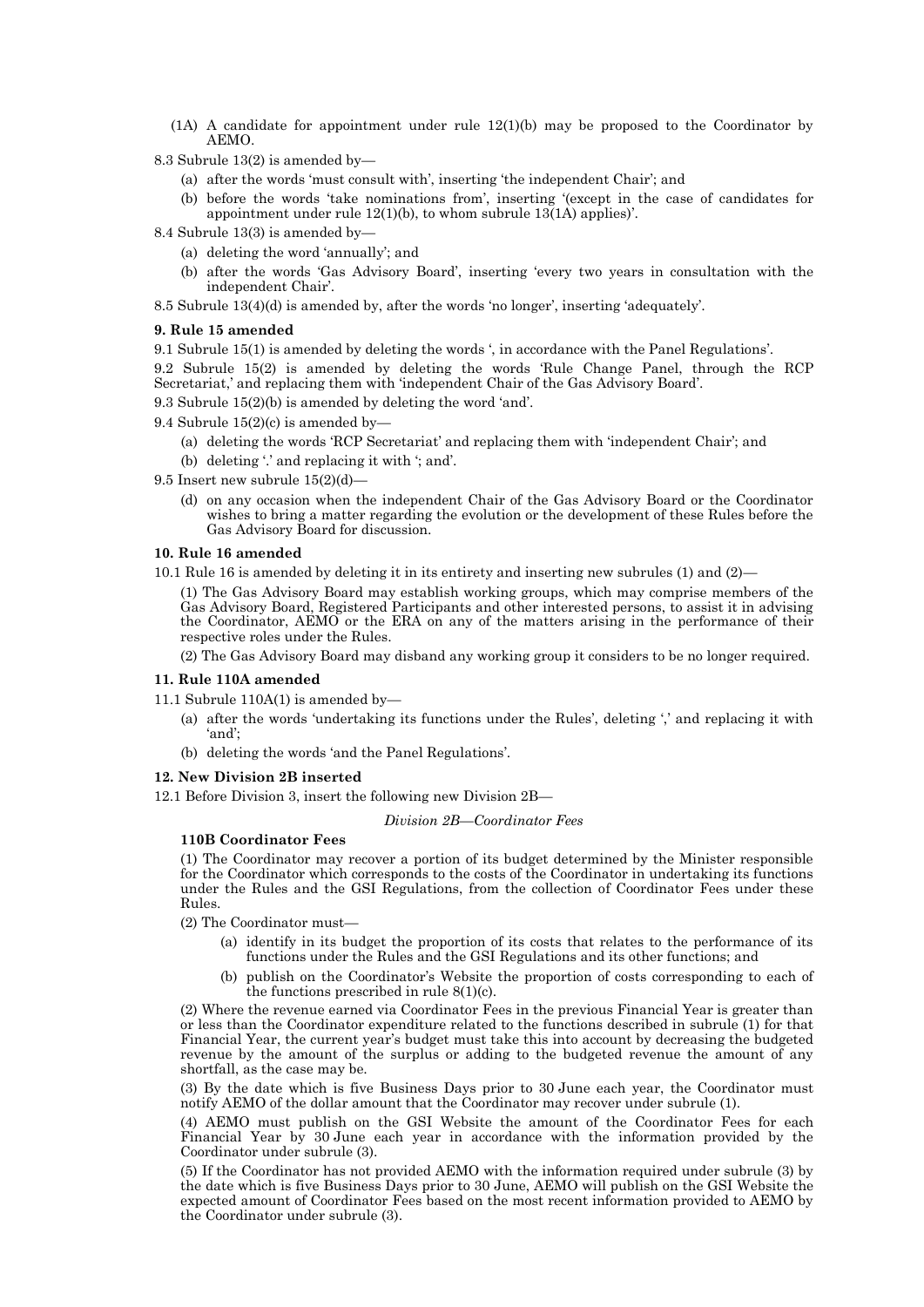(6) AEMO must publish on the GSI Website a revised amount for Coordinator Fees within five Business Days of receiving the information, if in any year, the Coordinator provides AEMO with the information required under subrule (3) later than the date which is five Business Days prior to 30 June.

(7) A revised amount for Coordinator Fees will supersede any expected amount for Coordinator Fees and is recoverable from Registered Shippers and Registered Production Facility Operators in arrears with effect from the start of the Financial Year to which it applies.

# **13. New rule 118B inserted**

13.1 Insert the following new rule 118B—

# **118B Payment of GSI Fees to Coordinator**

(1) AEMO is an agent for the Coordinator for the collection of the Coordinator Fees each Financial Year and payable by Registered Shippers and Registered Production Facility Operators to AEMO. (2) The Coordinator must, if requested by AEMO, use reasonable endeavours to cooperate with AEMO, as AEMO endeavours to give effect to subrule (1).

(3) Following receipt of a payment of GSI Fees in accordance with rule 118 or rule 119, AEMO must pay to the Coordinator an amount corresponding to the proportion of the GSI Fees attributable to the Coordinator Fees for the relevant Financial Year.

#### **14. Rule 125 amended**

14.1 Subrule 125(1) is amended by—

- (a) after the words 'any matter or thing referred to in the GSI Act', deleting ',' and replacing it with 'and';
- (b) deleting the words 'and the Panel Regulations'.

# **15. Rule 125A deleted**

15.1 Delete the contents of rule 125A, including the heading 'Rule making by the Minister'.

#### **16. Rule 126 amended**

- 16.1 Subrule 126(2) is amended by—
	- (a) deleting the words 'Rule Change Panel' and replacing them with 'Gas Advisory Board'; and
	- (b) deleting 'Rule Change Panel's' and replacing them with 'Gas Advisory Board's'.

#### **17. Rule 128 amended**

- 17.1 Insert the following new subrule 128(1)(aa)—
	- (1) (aa) any advice by the Gas Advisory Board regarding the evolution or the development of these Rules;
- 17.2 Insert the following new subrule 128(1)(ea)—
	- (1) (ea) whether any advice from the Gas Advisory Board reflects a consensus view or a majority view, and, if the latter, any dissenting views included in or accompanying the advice and how these views have been taken into account by the Coordinator; and
- 17.3 Subrule 128(2) is amended by—
	- (a) deleting the words 'request the RCP Secretariat to';
	- (b) after the word 'seek', inserting 'information or'; and
	- (c) after the words 'have regard to that', inserting 'information or'.

# **18. Rule 129 amended**

- 18.1 Insert the following new subrule 129(4a)—
	- (4a) The Coordinator must, before commencing the development of a Rule Change Proposal or providing material support or assistance to another party to develop a Rule Change Proposal, consult with the Gas Advisory Board on—
		- (a) the matters to be addressed by the Rule Change Proposal and if applicable the nature and scope of the support or assistance requested by the other party;
		- (b) what options exist to resolve the matters to be addressed by the Rule Change Proposal;
		- (c) the Coordinator's estimated costs to be recovered through Coordinator Fees of developing the Rule Change Proposal or providing the support or assistance requested by the other party;
		- (d) whether and when the Coordinator should develop the Rule Change Proposal or if the Coordinator should provide the support or assistance requested by the other party; and
		- (e) whether and how the Gas Advisory Board will be consulted during the development of the Rule Change Proposal,

and take into account any advice, comments or objections provided by any member or observer of the Gas Advisory Board in deciding whether, when and how to develop the Rule Change Proposal or provide material support or assistance to another party to develop the Rule Change Proposal.

18.2 Subrule 129(5) is amended by deleting all text from '—' and replacing it with 'required, the Coordinator may develop a Rule Change Proposal and must publish it in accordance with subrule  $132(2)(a)$ .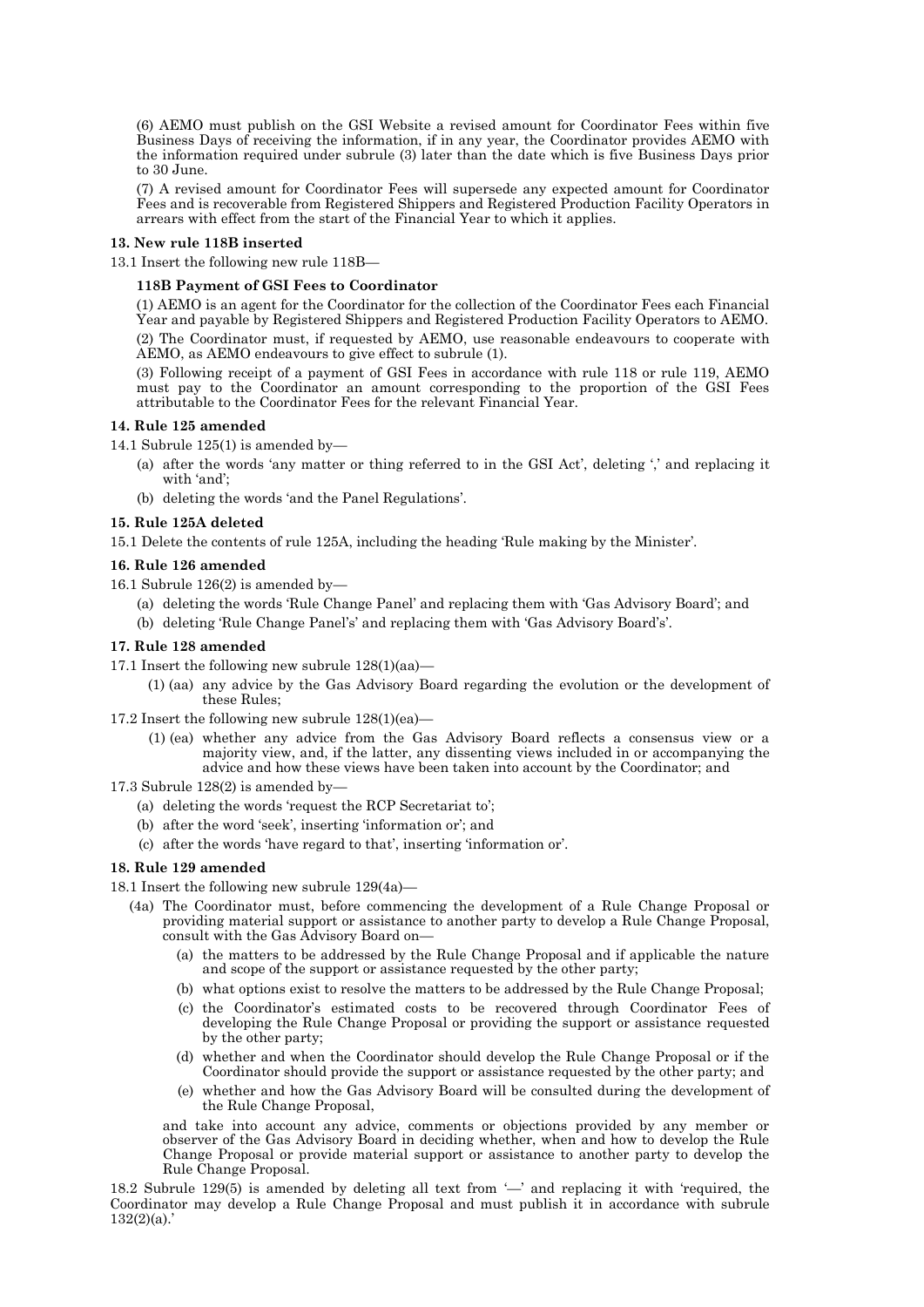18.3 Insert the following new subrules 129(6) and 129(7)—

(6) The Coordinator must have regard to any advice received from the Gas Advisory Board regarding the evolution or the development of these Rules.

(7) The independent Chair of the Gas Advisory Board may develop and submit Rule Change Proposals based on advice received from the Gas Advisory Board regarding the evolution or the development of these Rules.

# **19. Rule 133 amended**

19.1 Subrule 133(1) is amended by, after the word 'AEMO', inserting ', Gas Advisory Board Members'.

19.2 Subrule 133(2) is amended by, after the word 'AEMO', inserting ', a Gas Advisory Board member'.

19.3 Subrule 133(3) is amended by, after the word 'AEMO', inserting ', the relevant Gas Advisory Board members'.

# **20. Rule 135 amended**

20.1 Subrule 135(2)(a) is amended by deleting the words 'Rule Change Panel' and replacing them with 'independent Chair or the Coordinator'.

#### **21. Rule 139 amended**

21.1 Rule 139 is amended by deleting the words 'the Panel Regulations' and replacing them with 'these Rules'.

# **22. Rule 142 amended**

22.1 Subrule 142(1) is amended by deleting the words 'Rule Change Panel's' and replacing them with 'Coordinator's'.

22.2 Subrule 142(2)(d) is amended by, after '118A', inserting ', 118B'.

# **23. Rule 143 amended**

23.1 Rule 143 is amended by after the words 'a Protected Provision', inserting 'or a Rule Change Proposal in accordance with subrule 129(4a)'.

# **24. Rule 148 amended**

24.1 Insert the following new subrule 148(3)—

(3) The Coordinator may extend the timeline in subrule 148(2), subject to the requirements in rule 141.

# **25. New Division 7A inserted**

Insert the following new Division 7A—

*Division 7A—Coordinator-initiated rule changes*

#### **148A Minister to approve Coordinator-initiated rule changes**

A decision by the Coordinator to accept a Rule Change Proposal (in proposed or modified form) which was initiated by the Coordinator, does not take effect until it receives the Minister's approval.

# **26. Rule 151 amended**

26.1 Rule 151 is amended by deleting the words 'website maintained by the ERA' and replacing them with 'Coordinator's Website'.

# **27. Rule 159 amended**

27.1 Subrule 159(2)(a) is amended by deleting the words 'Rule Change Panel's' the first time they occur and replacing them with 'Coordinator's'.

27.2 Subrule 159(2)(c) is amended by deleting the word 'or'.

27.3 Subrule 159(2)(d) is amended by deleting '.' and replacing it with '; or'.

27.4 Insert the following new subrule  $159(2)(e)$ —

(e) the independent Chair or the Coordinator requests a meeting of the Gas Advisory Board.

# **28. Rule 162 amended**

28.1 Subrule 162(2) is amended by—

- (a) after the words 'time specified in a', inserting 'published';
- (b) after the words 'Procedure Change Report' first occur, deleting 'published on the GSI Website'.

# **29. Rule 163 amended**

29.1 Rule 163 is amended by deleting the words 'maintain on the GSI Website' and replacing them with 'publish'.

#### **30. Schedule 1—Glossary amended**

- 30.1 Insert the following new definitions in Schedule 1—Glossary—
	- **Confidential Information** means information given to the Coordinator under an obligation under a written law or these Rules—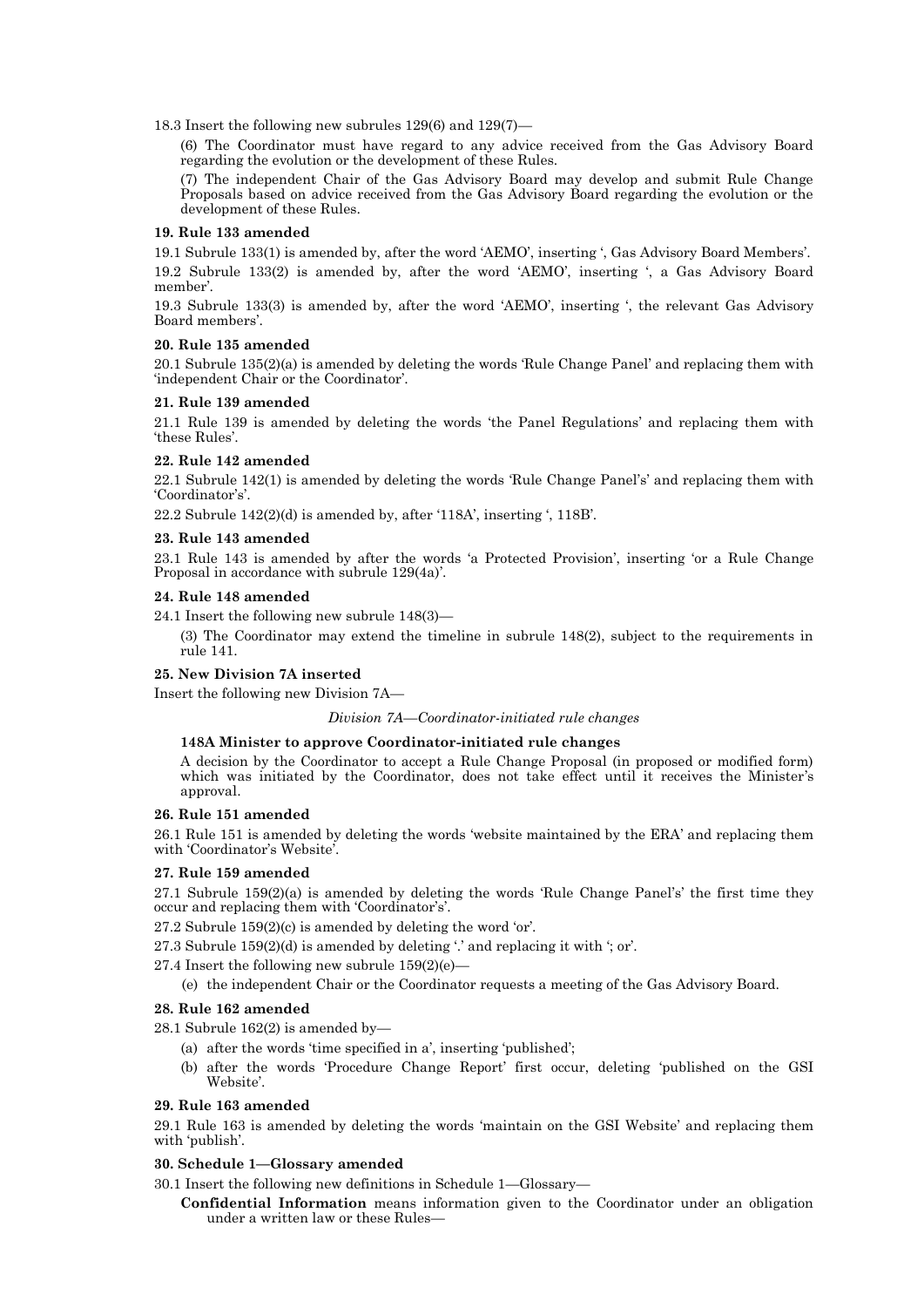- (a) that is specified to be confidential by the person who provided it (unless it is not reasonable in the circumstances to so specify the information); or
- (b) that by its nature is confidential; or
- (c) that is classified as confidential under these Rules or the GSI Regulations.

**Coordinator's Website** means a website or portion of a website maintained by, or on behalf of, the Coordinator.

**GAB Secretariat** means the services, facilities and assistance made available by the Coordinator to the Gas Advisory Board.

30.2 The definition of 'Final Rule Change Report' is amended by deleting '—' and replacing it with ':'. 30.3 The definition of 'Panel Regulations' is amended by, after the words *'Energy Industry (Rule Change Panel) Regulations 2016*', inserting 'as they were in effect immediately before their repeal.'

30.4 The definition of 'Protected Information is amended by deleting the words 'confidential information as defined in the Panel Regulations' and replacing them with 'Confidential Information'. 30.5 Delete the definition of 'RCP Secretariat'.

30.6 Delete the definition of 'RCP Secretariat Support Services'.

30.7 Delete the definition of 'Rule Change Panel Transfer Date'.

#### **31. New Part 6 inserted**

31.1 Insert the following new Part 6—

# **Part 6—Transitional rules for conferral of functions on Coordinator**

*Division 1—Definitions*

# **1 Definitions**

In this Part—

**Coordinator Transfer Date** has the meaning given in Schedule 1.

# *Division 2—Transitional Rules*

# **2 Validation of acts, instruments and decisions of Coordinator**

(1) On and from the Coordinator Transfer Date—

- (a) where the Coordinator is required to do an act, matter or thing under a provision of the Rules, and that act, matter or thing was done by the Rule Change Panel prior to the Coordinator Transfer Date, then the act, matter or thing is deemed to have been done by the Coordinator in accordance with the relevant provision;
- (b) where the Coordinator is required to do an act, matter or thing under a provision of a Procedure, and that act, matter or thing was done by the Rule Change Panel prior to the Coordinator Transfer Date, then the act, matter or thing is deemed to have been done by the Coordinator in accordance with the relevant provision;
- (c) notwithstanding the operation of subrules  $2(1)(a)$  and  $2(1)(b)$ , the Coordinator is not liable for any act, matter or thing done by the Rule Change Panel prior to the Coordinator Transfer Date in breach of the Rules or any Procedure;
- (d) where the Coordinator is required to develop or maintain a Procedure, and that Procedure was developed or maintained by the Rule Change Panel prior to the Coordinator Transfer Date, then—
	- (i) the Procedure is deemed to have been developed or maintained by the Coordinator in accordance with the Rules;
	- (ii) a reference to the Rule Change Panel in that Procedure that should be a reference to the Coordinator having regard to the Coordinator's functions, powers, rights and obligations under the Rules and the other Procedures is deemed to be a reference to the Coordinator;
	- (iii) the Coordinator may amend the Procedure to refer to the Coordinator instead of the Rule Change Panel (where appropriate) and make any necessary consequential amendments to the Procedure, and the provisions of rules 156 to 162 will not apply to the Coordinator to the extent to which it amends Procedures in accordance with this subrule 2(1)(d); and
	- (iv) any Procedure which is amended by the Coordinator in accordance with this subrule 2(1)(d) may commence operation on the date and time determined by the Coordinator and published on the Coordinator's Website;
- (e) where the Coordinator is required to publish or release any information or document (other than a Procedure) (including, without limitation, a form, protocol, instrument or other thing and the Constitution) and that information or document was published or released by the Rule Change Panel prior to the Coordinator Transfer Date, then—
	- (i) the information or document is deemed to have been published or released by the Coordinator in accordance with the Rules; and
	- (ii) any reference to the Rule Change Panel in such information or document that should be a reference to the Coordinator having regard to the Coordinator's functions, powers, rights and obligations under the Rules and the Procedures is deemed to be a reference to the Coordinator; and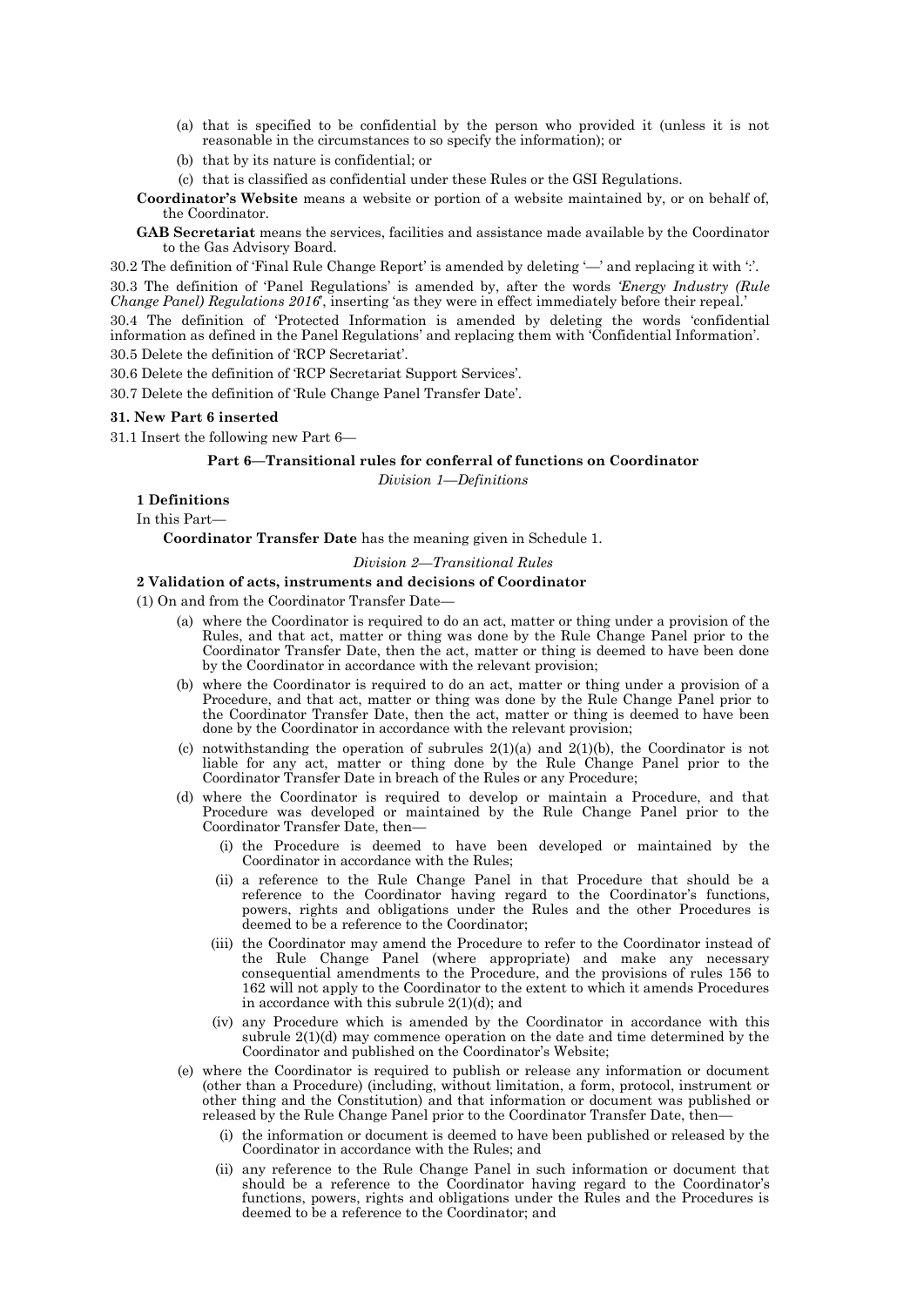(f) where a person (including, without limitation, a Gas Market Participant) is required to provide information to, or do an act, matter or thing for the Coordinator under the Rules or a Procedure and the person has provided that information to, or done that act, matter or thing for the Rule Change Panel prior to the Coordinator Transfer Date, then the information, act or thing, is deemed to have been provided to, or done for, the Coordinator in accordance with the relevant Rules or Procedure.

(2) If, by operation of subrule 2(1), the Coordinator is deemed to have made a Reviewable Decision that was made by the Rule Change Panel, then, on and from the Coordinator Transfer Date, any application to the Board for a review of the Reviewable Decision that might have been brought or continued by a Gas Market Participant against the Rule Change Panel may be brought or continued against the Coordinator as if all references to the Rule Change Panel as the relevant decision-maker are references to the Coordinator.

# **3 Coordinator's first budget**

Notwithstanding subrule 110B(3) , the date by which the Coordinator must notify AEMO of the dollar amount that the Coordinator may recover under subrule 110B(1) in the Financial Year beginning on 1 July 2021, is 15 July 2021.

# **32. Various references to Rule Change Panel amended**

32.1 In each place in the Rules listed in the Table, delete the words 'Rule Change Panel' and replace them with the word 'Coordinator'.

| Table                                              |
|----------------------------------------------------|
| Subrule 3(2)                                       |
| Subrule $5(1)$                                     |
| Subrule 5(2)                                       |
| Subrule $7(1)$ (in each place where it occurs)     |
| Subrule 7(2)                                       |
| Subrule $7(2)(a)$ (in each place where it occurs)  |
| Subrule $7(2)(b)$                                  |
| Subrule 7(2)(c)                                    |
| Subrule $7(2)(d)$                                  |
| Subrule 7(3)                                       |
| Subrule 7(4)                                       |
| Division 4 heading                                 |
| Rule 8 heading                                     |
| Subrule 8(1C)                                      |
| Subrule 8(1C)(c)                                   |
| Subrule 8(1C)(d)                                   |
| Subrule 8(2)                                       |
| Rule 9 heading                                     |
| Rule 9 (in each place where it occurs)             |
| Rule 11 heading                                    |
| Subrule 11(1)                                      |
| Subrule $11(2)(a)$ (in each place where it occurs) |
| Subrule $11(2)(b)$ (in each pace where it occurs)  |
| Subrule 11(3)                                      |
| Subrule 12(1)(e)                                   |
| Subrule 13(1)                                      |
| Subrule 13(2)                                      |
| Subrule 13(3)                                      |
| Subrule 13(4)                                      |
| Subrule $13(4)(d)$                                 |
| Subrule 13(5)                                      |
| Subrule 13(6)                                      |
| Subrule 14(1)                                      |
| Subrule $14(2)(a)$                                 |
| Rule 125 heading                                   |
| Subrule 125(1)                                     |
| Subrule 125(2)                                     |
| Subrule 126(1)                                     |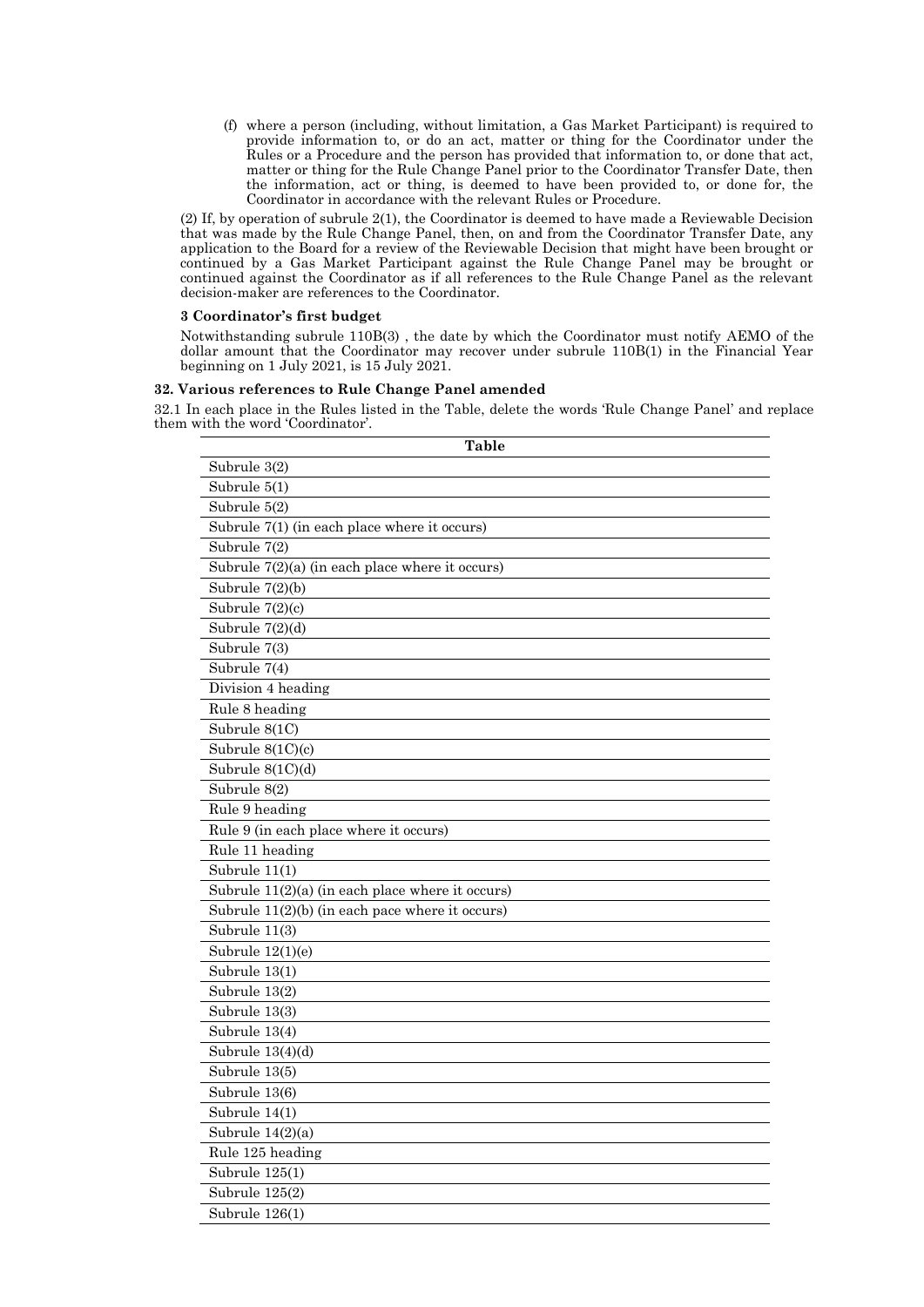| Subrule 126(3)                                 |
|------------------------------------------------|
| Rule 127                                       |
| Rule 128 heading                               |
| Subrule 128(1)                                 |
| Subrule 128(1)(a)                              |
| Subrule $128(1)(c)$                            |
| Subrule $128(1)(d)$                            |
| Subrule 128(1)(f)                              |
| Subrule 128(2) (in each place where it occurs) |
| Subrule 129(2) (in each place where it occurs) |
| Subrule 129(3)                                 |
| Subrule 129(4)                                 |
| Subrule 129(5)                                 |
| Subrule 130(1)                                 |
| Rule 131 heading                               |
| Subrule 131(1)                                 |
| Subrule $131(1)(b)$                            |
|                                                |
| Subrule 131(2) (in each place where it occurs) |
| Subrule 132(1)                                 |
| Subrule $132(2)(a)$                            |
| Subrule 132(2)(b)(ii)                          |
| Subrule 133(1)                                 |
| Subrule 133(2)                                 |
| Subrule 133(3) (in each place where it occurs) |
| Subrule 134(1)                                 |
| Subrule $134(2)(a)$                            |
| Subrule $134(2)(b)$                            |
| Subrule 134(3)                                 |
| Subrule 135(1) (in each place where it occurs) |
| Subrule 136(1)                                 |
| Subrule 136(2)                                 |
| Subrule 136(3)                                 |
| Subrule 136(4)                                 |
| Subrule 137(1)                                 |
| Subrule 137(2)(a)                              |
| Subrule 137(2)(b)                              |
| Subrule 137(3)                                 |
| Subrule 138(2)                                 |
| Rule 139 heading                               |
| Rule 139                                       |
| Rule 140                                       |
| Rule 141 heading                               |
| Subrule $141(1)$                               |
| Subrule 141(2)                                 |
| Subrule 141(3)<br>Subrule 141(5)               |
|                                                |
| Rule 143 heading                               |
| Rule 143 (in each place where it occurs)       |
| Subrule $144(2)$                               |
| Subrule 144(3)                                 |
| Subrule $144(4)(c)$                            |
| Subrule 144(5)                                 |
| Subrule $145(1)$                               |
| Subrule $145(3)$                               |
| Rule 147                                       |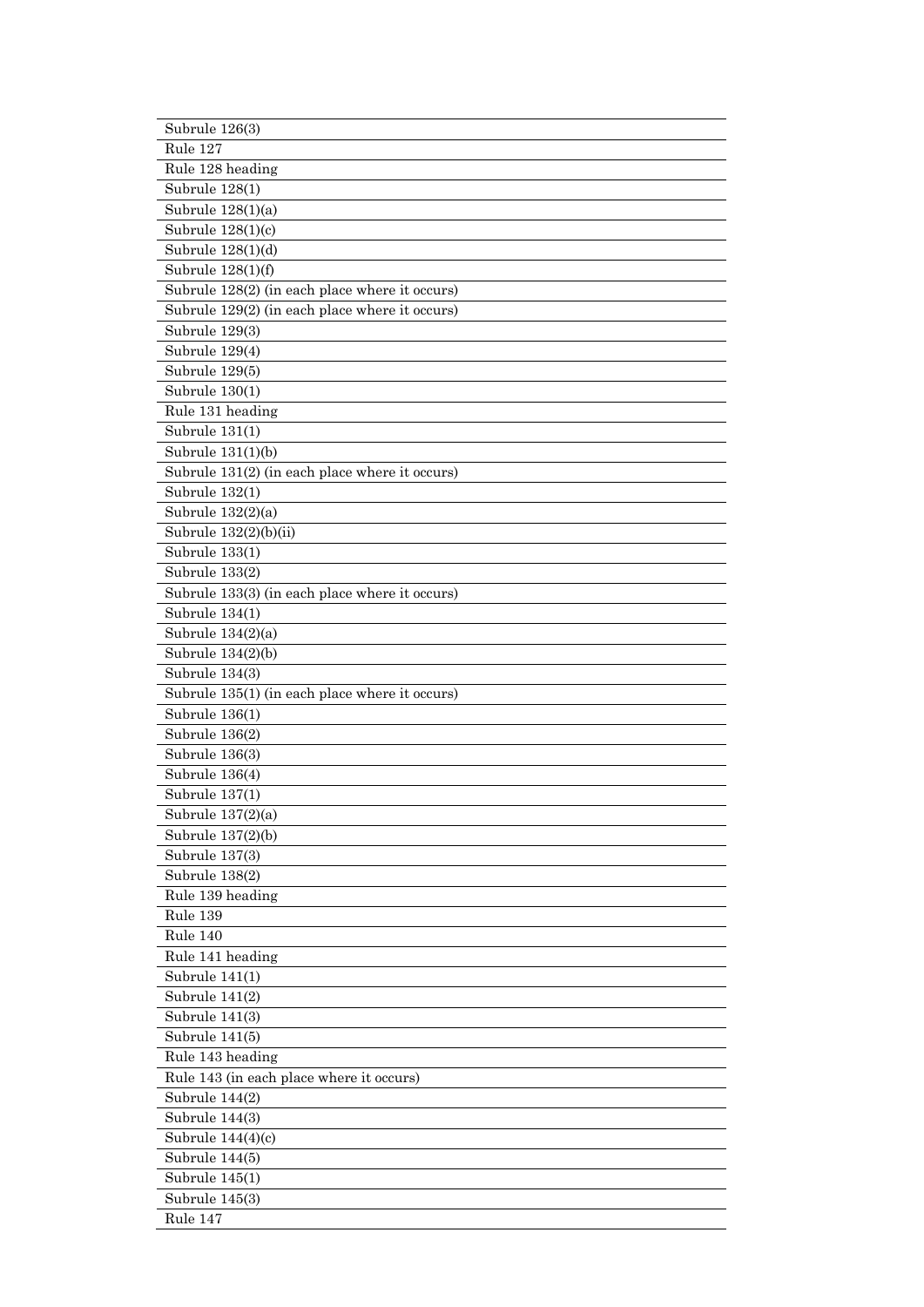| Subrule 148(1) (in each place where it occurs)                 |
|----------------------------------------------------------------|
| Subrule 148(2)                                                 |
| Subrule 149(a)                                                 |
| Subrule $150(1)$                                               |
| Subrule $150(2)$                                               |
| Subrule $150(3)$                                               |
| Subrule $150(3)(c)$                                            |
| Rule 153 heading                                               |
| Rule 153                                                       |
| Rule 154 heading                                               |
| Subrule $154(1C)$                                              |
| Subrule 154(3)                                                 |
| Subrule $155(2)(k)$                                            |
| Subrule 155(6)                                                 |
| Rule 156 heading                                               |
| Subrule 156(1)                                                 |
| Subrule 156(2)                                                 |
| Subrule 156(3)                                                 |
| Subrule 156(4) (in each place where it occurs)                 |
| Rule 157 (in each place where it occurs including subrule (d)) |
| Subrule 158(1)                                                 |
| Subrule 158(2)                                                 |
| Subrule 159(2)(a)                                              |
| Subrule $160(1)$                                               |
| Subrule 160(2)                                                 |
| Subrule $160(3)(b)$                                            |
| Subrule 160(4)                                                 |
| Subrule $161(1)$                                               |
| Subrule 161(2)                                                 |
| Subrule 161(4)                                                 |
| Subrule 162(1)                                                 |
| Note to subrule $162(1)$                                       |
| Subrule 162(2)                                                 |
| Subrule 162(3)                                                 |
| Subrule 162(3) (c)                                             |
| Rule 163 heading                                               |
| Rule 163                                                       |
| Rule 164 heading                                               |
| Rule 164                                                       |

32.2 In each place in the Rules listed in the Table, delete the words 'Rule Change Panel' and replace them with the words 'independent Chair'.

| Table               |
|---------------------|
| Subrule 135(2)      |
| Subrule $135(2)(b)$ |
| Subrule 159(2)      |
| Subrule $159(2)(b)$ |
| Subrule $159(2)(c)$ |
| Subrule $159(2)(d)$ |
| Subrule 159(3)      |
| Subrule 159(4)      |

32.3 In each of the definitions in Schedule 1—Glossary listed in the Table, delete the words 'Rule Change Panel' and replace them with the word 'Coordinator'.

| Table                                                    |
|----------------------------------------------------------|
| Draft Rule Change Report                                 |
| Final Rule Change Report (in each place where it occurs) |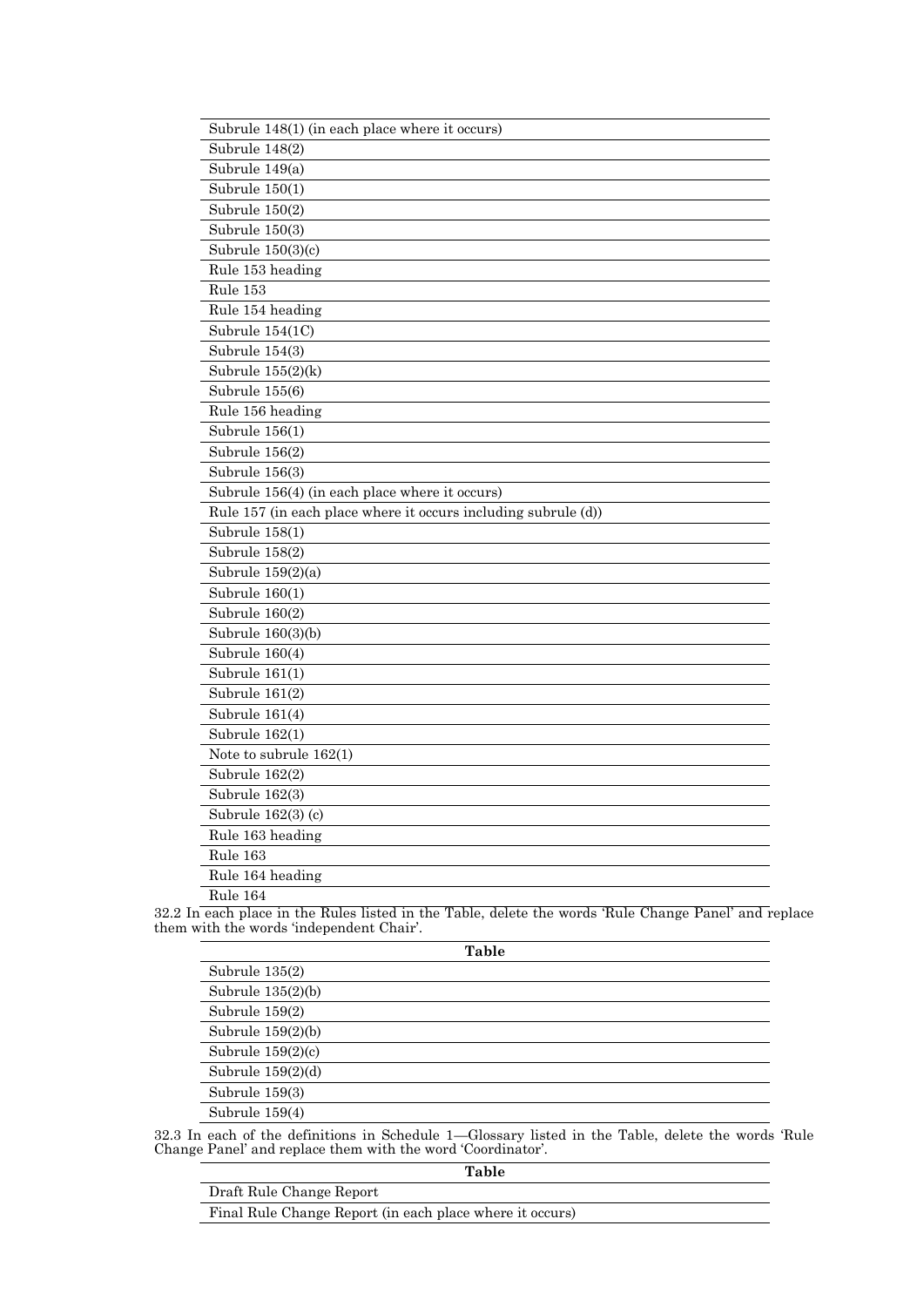| Gas Advisory Board                |
|-----------------------------------|
| <b>GSI</b> Consultation Procedure |
| Procedure Change Report           |
| Rule Change Notice                |
| Rule Change Proposal              |
| Rule Change Proposal Form         |

# **33**. **Various references to RCP amended**

33.1 In each place in the Rules listed in the Table, delete the word 'RCP' and replace it with the word 'GAB'.

|                 | Table |  |
|-----------------|-------|--|
| Rule 15 heading |       |  |
| Subrule $15(1)$ |       |  |

# **34**. **Various references to GSI Website amended**

34.1 In each place in the Rules listed in the Table, delete the words 'GSI Website' and replace it with the words 'Coordinator's Website'.

| Table               |
|---------------------|
| Subrule 14(1)       |
| Subrule $130(1)$    |
| Subrule 132(1)      |
| Subrule 134(1)(b)   |
| Subrule $136(1)$    |
| Subrule $137(1)(b)$ |
| Subrule $141(3)$    |
| Subrule 144(5)      |
| Subrule 145(3)      |
| Rule 147            |
| Subrule 148(1)      |
| Subrule $148(2)(b)$ |
| Subrule $150(2)$    |
| Subrule $150(3)(a)$ |
| Subrule $150(3)(b)$ |
| Rule 153            |
| Subrule 158(1)      |

34.2 In the following definition in Schedule 1—Glossary listed in the Table, delete the word 'GSI' and replace it with the word 'Coordinator's'.

**Table**

# Rule Change Proposal Form

#### **35**. **Various references to ERA amended**

35.1 In each place in the Rules listed in the Table, delete the word 'ERA' and replace it with the word 'Coordinator'.

| Table            |
|------------------|
| Rule 15 heading  |
| Subrule $15(1)$  |
| Rule 151 heading |
| Rule 151         |
| Rule 152         |
|                  |

# **36**. **Various references to Panel** Regulations **deleted**

36.1 In each place in the Rules listed in the Table, delete the words ', the Panel Regulations'.

| Table                                          |  |
|------------------------------------------------|--|
| Subrule $5(1)$                                 |  |
| Subrule $5(2)$ (in each place where it occurs) |  |
| Subrule $8(1B)(g)$                             |  |
| Subrule $8(1C)(c)$                             |  |
| Subrule $8(1C)(d)$                             |  |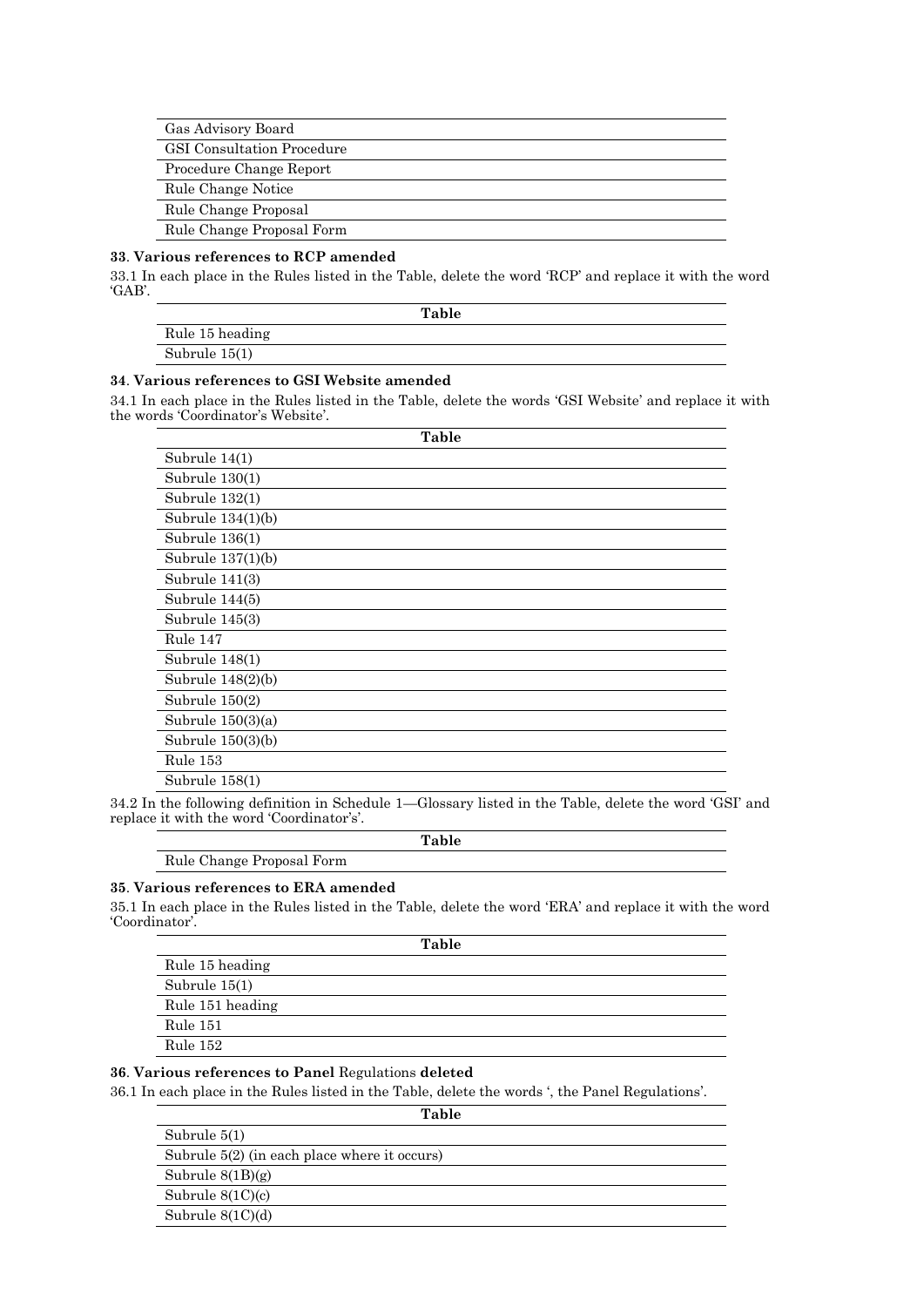| Subrule $125(1)$ |  |  |
|------------------|--|--|
| Subrule $155(1)$ |  |  |

# **37**. **Various references to GSI Website deleted**

37.1 In each place in the Rules listed in the Table, delete the words 'on the GSI Website'.

| Table                                                          |
|----------------------------------------------------------------|
| Subrule $7(2)(c)$                                              |
| Subrule $7(4)$                                                 |
| Subrule $156(3)(b)$                                            |
| Rule 157 (in each place where it occurs including subrule (d)) |
| Subrule $160(1)$                                               |
| Subrule $161(2)$                                               |
| Subrule $162(2)$                                               |
| Subrule $162(3)(a)$                                            |
| Subrule $162(3)(b)$                                            |
| Rule 164                                                       |
| Subrule $167(1)$                                               |
| Subrule $167(2)$                                               |

# **38**. **Various amendments to Rules**

38.1 In each place in the Rules listed in the Table, delete the long dash (—) and replace it with a colon (:).

| Table             |  |
|-------------------|--|
| Subrule $8(1)$    |  |
| Subrule 8(1)(ja)  |  |
| Subrule 8(1B)     |  |
| Subrule 8(1C)     |  |
| Subrule 11(2)     |  |
| Subrule $110A(3)$ |  |
| Subrule 155(3)    |  |
| Subrule 156(3)    |  |
| Subrule 159(2)    |  |

38.2 In each place in the Rules listed in the Table, delete the words 'or not'.

| <b>Table</b>        |
|---------------------|
| Subrule 128(1)      |
| Subrule $131(1)(a)$ |
| Subrule $131(1)(b)$ |
| Subrule $134(2)(b)$ |
| Subrule $136(2)$    |
| Subrule $137(2)(b)$ |
| Subrule 138(2)      |
| Rule 164            |
|                     |

38.3 In each place in the Rules listed in the Table, delete the contents and replace them with the word '[Blank]'.

| Table               |
|---------------------|
| Subrule $8(1B)(fa)$ |
| Subrule 8(1D)       |
| Subrule 110A(2A)    |
| Subrule 118A(4)     |
| Subrule $125(3)$    |

38.4 In each place in the Rules listed in the Table, delete the word '[blank]' and replace it with the word '[Blank]'.

|                   | Table |
|-------------------|-------|
| Subrule $8(1)(e)$ |       |
| Subrule $8(1)(g)$ |       |
| Subrule $8(1)(h)$ |       |